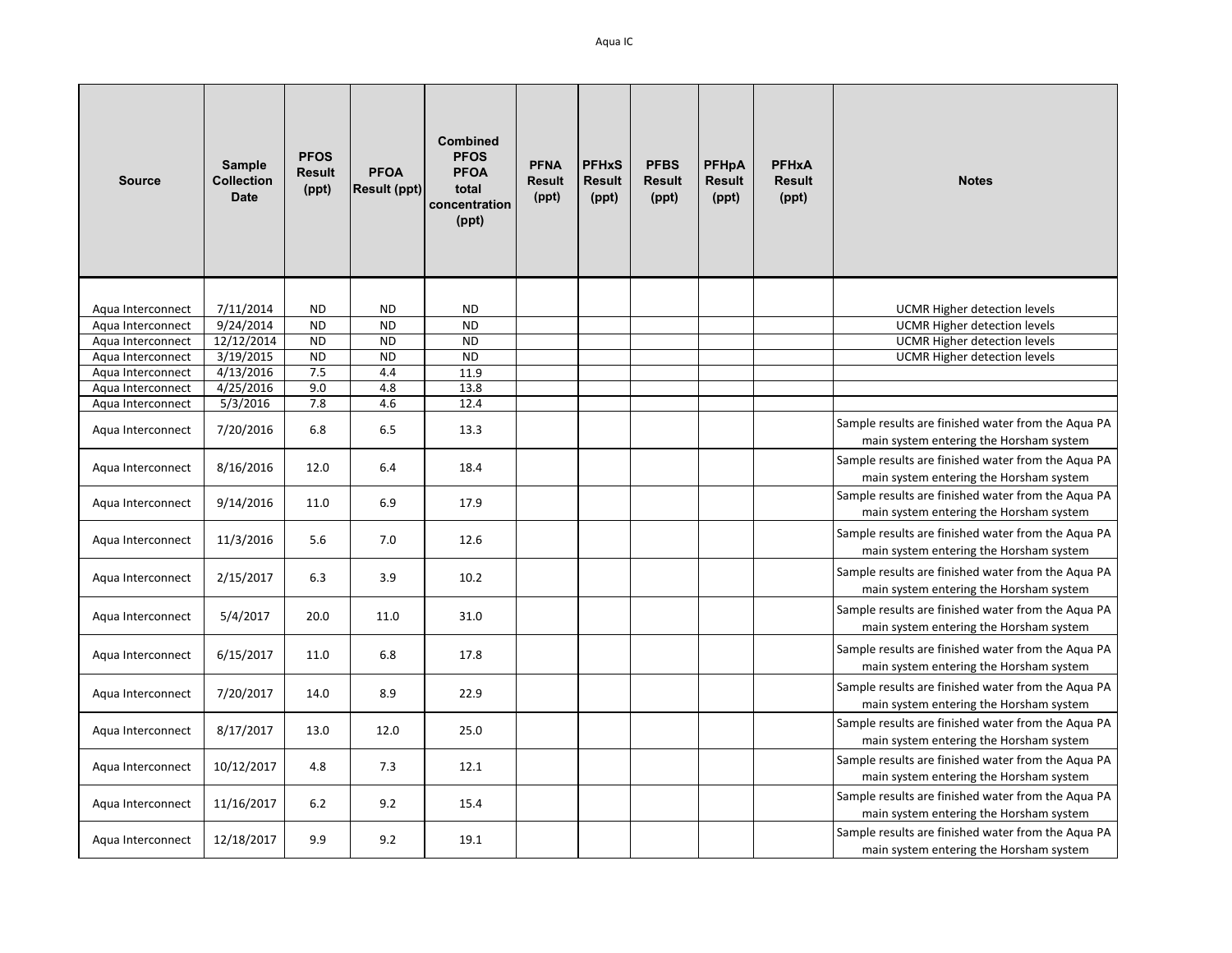| Aqua Interconnect | 1/18/2018 | 8.6  | 9.4  | 18.0 |  |  | Sample results are finished water from the Aqua PA<br>main system entering the Horsham system |
|-------------------|-----------|------|------|------|--|--|-----------------------------------------------------------------------------------------------|
| Aqua Interconnect | 2/15/2018 | 6.6  | 7.3  | 13.9 |  |  | Sample results are finished water from the Aqua PA<br>main system entering the Horsham system |
| Aqua Interconnect | 3/15/2018 | 8.6  | 5.7  | 14.3 |  |  | Sample results are finished water from the Aqua PA<br>main system entering the Horsham system |
| Aqua Interconnect | 4/19/2018 | 12.0 | 7.7  | 19.7 |  |  | Sample results are finished water from the Aqua PA<br>main system entering the Horsham system |
| Aqua Interconnect | 5/10/2018 | 7.6  | 6.6  | 14.2 |  |  | Sample results are finished water from the Aqua PA<br>main system entering the Horsham system |
| Aqua Interconnect | 6/14/2018 | 13.0 | 10.0 | 23.0 |  |  | Sample results are finished water from the Aqua PA<br>main system entering the Horsham system |
| Aqua Interconnect | 7/19/2018 | 9.7  | 6.6  | 16.3 |  |  | Sample results are finished water from the Aqua PA<br>main system entering the Horsham system |
| Aqua Interconnect | 8/9/2018  | 7.8  | 7.6  | 15.4 |  |  | Sample results are finished water from the Aqua PA<br>main system entering the Horsham system |
| Aqua Interconnect | 8/16/2018 | 9.2  | 8.1  | 17.3 |  |  | Sample results are finished water from the Aqua PA<br>main system entering the Horsham system |
| Aqua Interconnect | 8/23/2018 | 8.9  | 7.8  | 16.7 |  |  | Sample results are finished water from the Aqua PA<br>main system entering the Horsham system |
| Aqua Interconnect | 8/29/2018 | 5.6  | 5.8  | 11.4 |  |  | Sample results are finished water from the Aqua PA<br>main system entering the Horsham system |
| Aqua Interconnect | 9/6/2018  | 6.6  | 7.1  | 13.7 |  |  | Sample results are finished water from the Aqua PA<br>main system entering the Horsham system |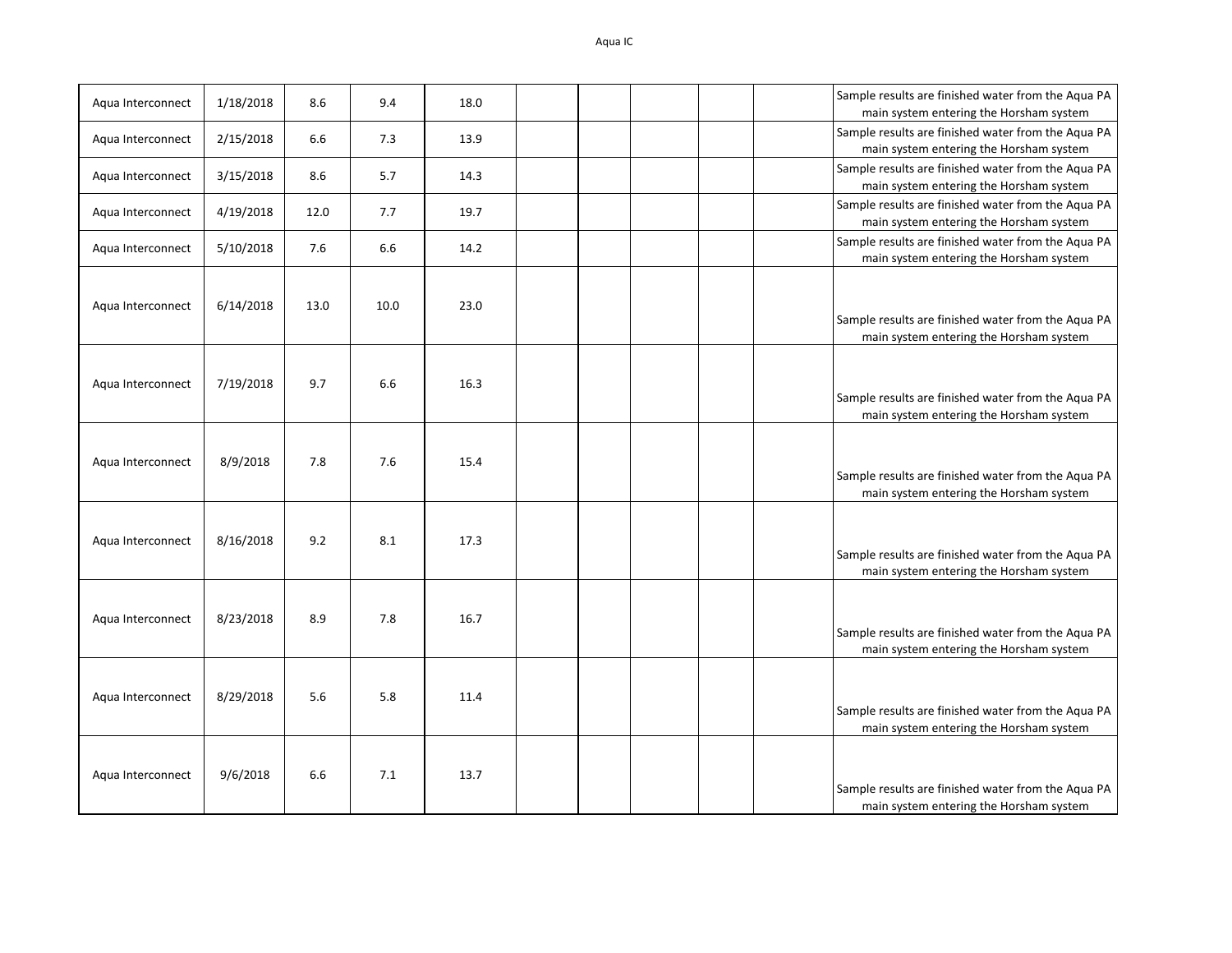| Aqua Interconnect | 9/13/2018  | 4.1 | 4.4 | 8.5  |  |  | Sample results are finished water from the Aqua PA<br>main system entering the Horsham system |
|-------------------|------------|-----|-----|------|--|--|-----------------------------------------------------------------------------------------------|
| Aqua Interconnect | 9/20/2018  | 6.0 | 6.3 | 12.3 |  |  | Sample results are finished water from the Aqua PA<br>main system entering the Horsham system |
| Aqua Interconnect | 10/11/2018 | 5.1 | 5.2 | 10.3 |  |  | Sample results are finished water from the Aqua PA<br>main system entering the Horsham system |
| Aqua Interconnect | 10/18/2018 | 4.8 | 8.0 | 12.8 |  |  | Sample results are finished water from the Aqua PA<br>main system entering the Horsham system |
| Aqua Interconnect | 11/1/2018  | 6.9 | 6.7 | 13.6 |  |  | Sample results are finished water from the Aqua PA<br>main system entering the Horsham system |
| Aqua Interconnect | 11/15/2018 | 5.3 | 7.5 | 12.8 |  |  | Sample results are finished water from the Aqua PA<br>main system entering the Horsham system |
| Aqua Interconnect | 12/6/2018  | 4.8 | 5.1 | 9.9  |  |  | Sample results are finished water from the Aqua PA<br>main system entering the Horsham system |
| Aqua Interconnect | 12/20/2018 | 8.5 | 6.9 | 15.4 |  |  | Sample results are finished water from the Aqua PA<br>main system entering the Horsham system |
| Aqua Interconnect | 1/3/2019   | 4.0 | 4.8 | 8.8  |  |  | Sample results are finished water from the Aqua PA<br>main system entering the Horsham system |
| Aqua Interconnect | 2/4/2019   | 5.4 | 5.8 | 11.2 |  |  | Sample results are finished water from the Aqua PA<br>main system entering the Horsham system |
| Aqua Interconnect | 3/4/2019   | 5.2 | 5.8 | 11.0 |  |  | Sample results are finished water from the Aqua PA<br>main system entering the Horsham system |
| Aqua Interconnect | 3/18/2019  | 5.1 | 5.7 | 10.8 |  |  | Sample results are finished water from the Aqua PA<br>main system entering the Horsham system |
| Aqua Interconnect | 4/15/2019  | 5.2 | 5.6 | 10.8 |  |  | Sample results are finished water from the Aqua PA<br>main system entering the Horsham system |
| Aqua Interconnect | 5/8/2019   | 5.3 | 5.5 | 10.8 |  |  | Sample results are finished water from the Aqua PA<br>main system entering the Horsham system |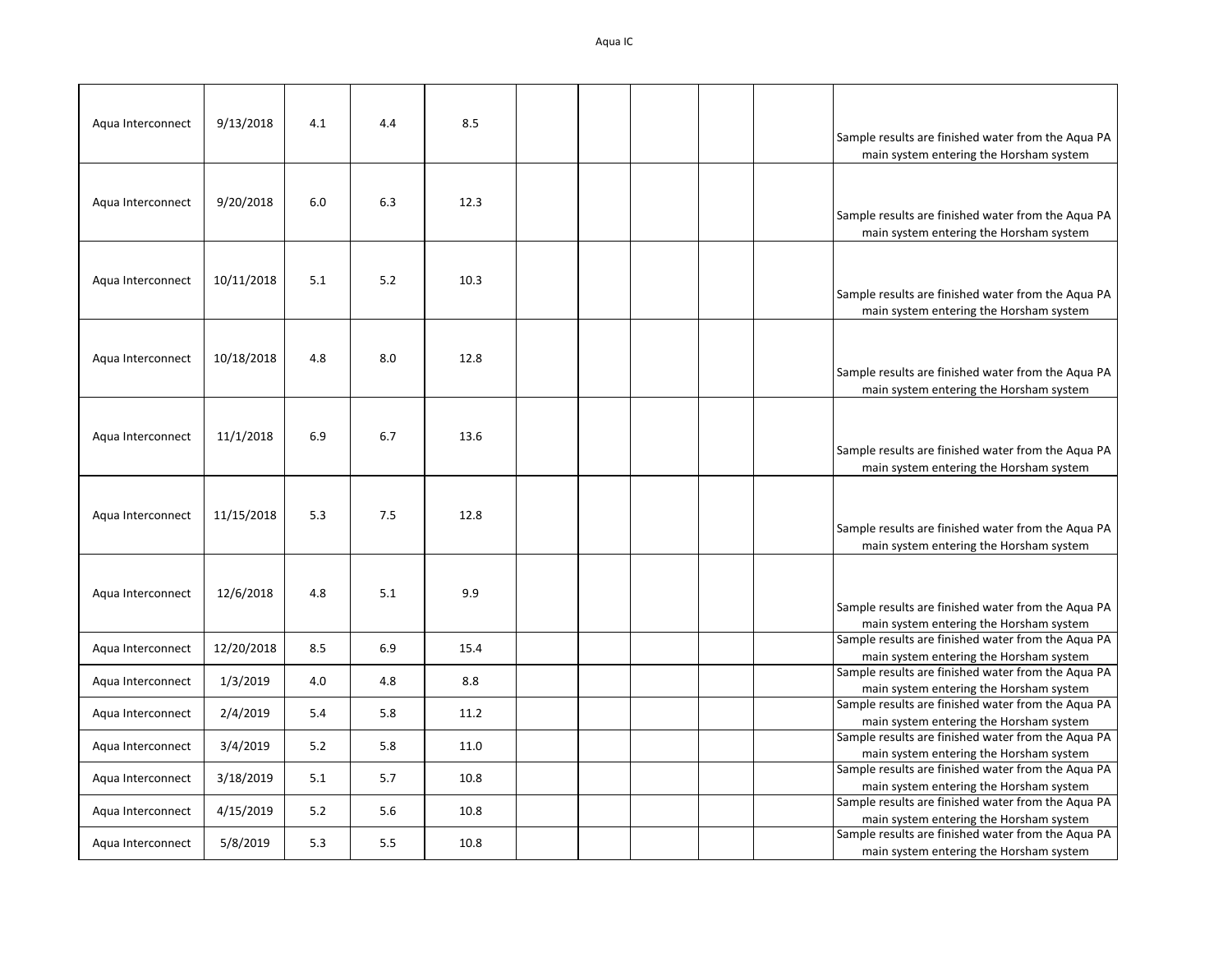| Aqua Interconnect | 6/3/2019   | 5.0       | 3.7  | 8.7       |           |     |     |     |     | Sample results are finished water from the Aqua PA |
|-------------------|------------|-----------|------|-----------|-----------|-----|-----|-----|-----|----------------------------------------------------|
|                   |            |           |      |           |           |     |     |     |     | main system entering the Horsham system            |
| Aqua Interconnect | 6/17/2019  | 4.8       | 5.1  | 9.9       |           |     |     |     |     | Sample results are finished water from the Aqua PA |
|                   |            |           |      |           |           |     |     |     |     | main system entering the Horsham system            |
| Agua Interconnect | 7/1/2019   | 5.4       | 5.6  | 11.0      |           |     |     |     |     | Sample results are finished water from the Aqua PA |
|                   |            |           |      |           |           |     |     |     |     | main system entering the Horsham system            |
| Aqua Interconnect | 7/15/2019  | 5.5       | 5.0  | 10.5      |           |     |     |     |     | Sample results are finished water from the Aqua PA |
|                   |            |           |      |           |           |     |     |     |     | main system entering the Horsham system            |
| Aqua Interconnect | 8/19/2019  | 10.0      | 18.0 | 28.0      |           |     |     |     |     | Sample results are finished water from the Aqua PA |
|                   |            |           |      |           |           |     |     |     |     | main system entering the Horsham system            |
| Aqua Interconnect | 9/4/2019   | 5.0       | 4.1  | 9.1       |           |     |     |     |     | Sample results are finished water from the Aqua PA |
|                   |            |           |      |           |           |     |     |     |     | main system entering the Horsham system            |
| Aqua Interconnect | 9/16/2019  | ND        | ND.  | <b>ND</b> |           |     |     |     |     | Sample results are finished water from the Aqua PA |
|                   |            |           |      |           |           |     |     |     |     | main system entering the Horsham system            |
| Aqua Interconnect | 10/7/2019  | 4.5       | 4.5  | 9.0       |           |     |     |     |     | Sample results are finished water from the Aqua PA |
|                   |            |           |      |           |           |     |     |     |     | main system entering the Horsham system            |
|                   |            |           |      |           |           |     |     |     |     | Sample results are finished water from the Aqua PA |
| Agua Interconnect | 10/21/2019 | 3.1       | 2.8  | 5.9       |           |     |     |     |     | main system that would supply the Horsham          |
|                   |            |           |      |           |           |     |     |     |     | system. Interconnect was suspended 10/8/19         |
|                   |            |           |      |           |           |     |     |     |     | Sample results are finished water from the Aqua PA |
| Aqua Interconnect | 11/5/2019  | <b>ND</b> | 3.1  | 3.1       |           |     |     |     |     | main system that would supply the Horsham          |
|                   |            |           |      |           |           |     |     |     |     | system. Interconnect was suspended 10/8/19         |
|                   |            |           |      |           |           |     |     |     |     | Sample results are finished water from the Aqua PA |
| Aqua Interconnect | 11/18/2019 | 4.7       | 4.4  | 9.1       |           |     |     |     |     | main system that would supply the Horsham          |
|                   |            |           |      |           |           |     |     |     |     | system. Interconnect was suspended 10/8/19         |
|                   |            |           |      |           |           |     |     |     |     | Sample results are finished water from the Aqua PA |
| Aqua Interconnect | 12/4/2019  | 5.3       | 5.2  | 10.5      |           |     |     |     |     | main system that would supply the Horsham          |
|                   |            |           |      |           |           |     |     |     |     | system. Interconnect was suspended 10/8/19         |
|                   |            |           |      |           |           |     |     |     |     | Sample results are finished water from the Aqua PA |
| Agua Interconnect | 12/16/2019 | 4.4       | 4.2  | 8.6       |           |     |     |     |     | main system that would supply the Horsham          |
|                   |            |           |      |           |           |     |     |     |     | system. Interconnect was suspended 10/8/19         |
|                   |            |           |      |           |           |     |     |     |     | Sample results are finished water from the Aqua PA |
| Aqua Interconnect | 1/6/2020   | 3.2       | 3.4  | 6.6       |           |     |     |     |     | main system that would supply the Horsham          |
|                   |            |           |      |           |           |     |     |     |     | system. Interconnect was suspended 10/8/19         |
|                   |            |           |      |           |           |     |     |     |     | Sample results are finished water from the Aqua PA |
| Aqua Interconnect | 1/20/2020  | 5.0       | 4.7  | 9.7       |           |     |     |     |     | main system that would supply the Horsham          |
|                   |            |           |      |           |           |     |     |     |     | system. Interconnect was suspended 10/8/19         |
|                   |            |           |      |           |           |     |     |     |     | Sample results are finished water from the Aqua PA |
| Aqua Interconnect | 1/30/2020  | 4.1       | 4.1  | 8.2       | <b>ND</b> | 2.6 | 2.5 | ND. | 3.4 | main system that would supply the Horsham          |
|                   |            |           |      |           |           |     |     |     |     | system. Interconnect was suspended 10/8/19         |
|                   |            |           |      |           |           |     |     |     |     | Sample results are finished water from the Aqua PA |
| Aqua Interconnect | 2/3/2020   | 4.7       | 4.0  | 8.7       |           |     |     |     |     | main system that would supply the Horsham          |
|                   |            |           |      |           |           |     |     |     |     | system. Interconnect was suspended 10/8/19         |
|                   |            |           |      |           |           |     |     |     |     | Sample results are finished water from the Aqua PA |
| Agua Interconnect | 2/20/2020  | 3.4       | 4.5  | 7.9       |           |     |     |     |     | main system that would supply the Horsham          |
|                   |            |           |      |           |           |     |     |     |     | system. Interconnect was suspended 10/8/19         |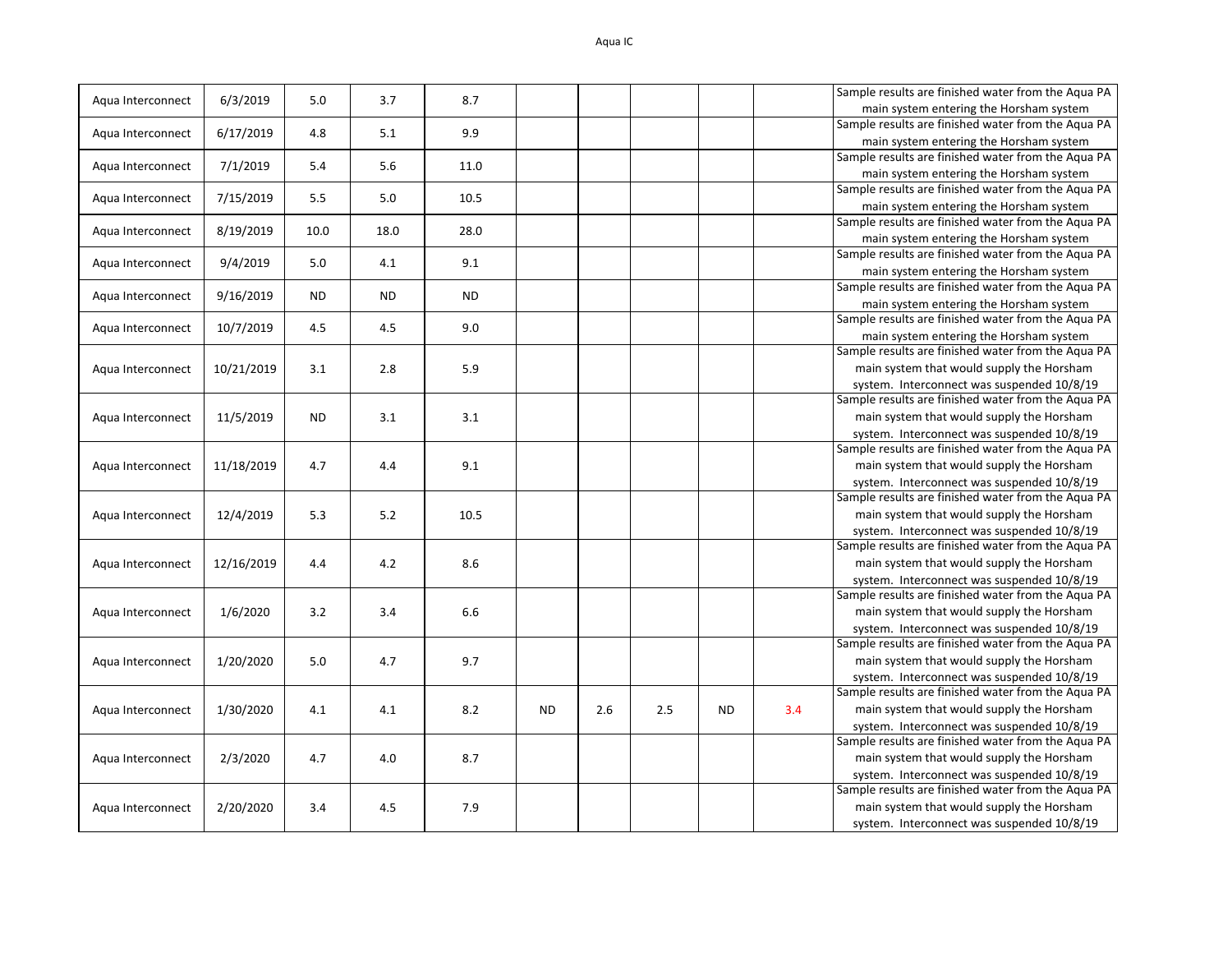|                   |            |                |           |           |           |     |     |           |     | Sample results are finished water from the Aqua PA                                               |
|-------------------|------------|----------------|-----------|-----------|-----------|-----|-----|-----------|-----|--------------------------------------------------------------------------------------------------|
| Aqua Interconnect | 3/2/2020   | <b>ND</b>      | <b>ND</b> | <b>ND</b> |           |     |     |           |     | main system that would supply the Horsham                                                        |
|                   |            |                |           |           |           |     |     |           |     | system. Interconnect was suspended 10/8/19                                                       |
|                   |            |                |           |           |           |     |     |           |     | Sample results are finished water from the Aqua PA                                               |
| Aqua Interconnect | 3/16/2020  | 6.2            | 5.2       | 11.4      |           |     |     |           |     | main system that would supply the Horsham                                                        |
|                   |            |                |           |           |           |     |     |           |     | system. Interconnect was suspended 10/8/19                                                       |
|                   |            |                |           |           |           |     |     |           |     | Sample results are finished water from the Aqua PA                                               |
| Aqua Interconnect | 4/6/2020   | <b>ND</b>      | <b>ND</b> | ND.       |           |     |     |           |     | main system that would supply the Horsham                                                        |
|                   |            |                |           |           |           |     |     |           |     | system. Interconnect was suspended 10/8/19                                                       |
|                   |            |                |           |           |           |     |     |           |     | Sample results are finished water from the Aqua PA                                               |
| Aqua Interconnect | 5/4/2020   | <b>ND</b>      | 2.5       | 2.5       |           |     |     |           |     | main system that would supply the Horsham                                                        |
|                   |            |                |           |           |           |     |     |           |     | system. Interconnect was suspended 10/8/19                                                       |
|                   |            |                |           |           |           |     |     |           |     | Sample results are finished water from the Aqua PA                                               |
| Aqua Interconnect | 5/18/2020  | <b>ND</b>      | <b>ND</b> | <b>ND</b> |           |     |     |           |     | main system that would supply the Horsham                                                        |
|                   |            |                |           |           |           |     |     |           |     |                                                                                                  |
|                   |            |                |           |           |           |     |     |           |     | system. Interconnect was suspended 10/8/19<br>Sample results are finished water from the Aqua PA |
|                   |            |                |           |           |           |     |     |           |     |                                                                                                  |
| Aqua Interconnect | 6/2/2020   | 2.3            | <b>ND</b> | 2.3       |           |     |     |           |     | main system that would supply the Horsham                                                        |
|                   |            |                |           |           |           |     |     |           |     | system. Interconnect was suspended 10/8/19                                                       |
|                   |            |                |           |           |           |     |     |           |     | Sample results are finished water from the Aqua PA                                               |
| Aqua Interconnect | 6/15/2020  | <b>ND</b>      | ND.       | <b>ND</b> |           |     |     |           |     | main system that would supply the Horsham                                                        |
|                   |            |                |           |           |           |     |     |           |     | system. Interconnect was suspended 10/8/19                                                       |
|                   | 8/26/2020  | <b>ND</b>      | 5.6       | 5.6       | <b>ND</b> | 3.0 | 3.1 | 2.6       | 4.7 | Sample results are influent to HWSA GAC treatment                                                |
| Aqua Interconnect |            |                |           |           |           |     |     |           |     | facility (started 8/17/2020)                                                                     |
|                   |            |                |           |           |           |     |     |           |     | Sample results are influent to HWSA GAC treatment                                                |
| Aqua Interconnect | 9/9/2020   | <b>ND</b>      | 4.6       | 4.6       | <b>ND</b> | 3.0 | 3.0 | <b>ND</b> | 5.3 | facility                                                                                         |
|                   |            |                |           |           |           |     |     |           |     |                                                                                                  |
| Aqua Interconnect | 9/8/2020   | 3.8            | 5.7       | 9.5       |           |     |     |           |     | Sample results are finished water from the Aqua PA                                               |
|                   |            |                |           |           |           |     |     |           |     | main system that supply the Horsham system.                                                      |
|                   |            |                |           |           |           |     |     |           |     | Sample results are influent to HWSA GAC treatment                                                |
| Aqua Interconnect | 10/14/2020 | 3.2            | 4.7       | 7.9       | <b>ND</b> | 4.6 | 3.3 | <b>ND</b> | 5.2 | facility                                                                                         |
|                   |            |                |           |           |           |     |     |           |     |                                                                                                  |
| Aqua Interconnect | 10/19/2020 | $\overline{4}$ | 5.5       | 9.5       |           |     |     |           |     | Sample results are finished water from the Aqua PA                                               |
|                   |            |                |           |           |           |     |     |           |     | main system that supply the Horsham system.                                                      |
|                   |            |                |           |           |           |     |     |           |     | Sample results are influent to HWSA GAC treatment                                                |
| Aqua Interconnect | 11/10/2020 | 4.5            | 5.8       | 10.3      | <b>ND</b> | 4.2 | 3.1 | 4.6       | 4.2 |                                                                                                  |
|                   |            |                |           |           |           |     |     |           |     | facility                                                                                         |
|                   |            |                |           |           |           |     |     |           |     |                                                                                                  |
| Aqua Interconnect | 11/17/2020 | 5.1            | 5.6       | 10.7      |           |     |     |           |     | Sample results are finished water from the Aqua PA                                               |
|                   |            |                |           |           |           |     |     |           |     | main system that supply the Horsham system.                                                      |
| Aqua Interconnect | 12/9/2020  | 2.9            | 5.3       | 8.2       | <b>ND</b> | 4.0 | 3.0 | <b>ND</b> | 3.2 | Sample results are influent to HWSA GAC treatment                                                |
|                   |            |                |           |           |           |     |     |           |     | facility                                                                                         |
|                   |            |                |           |           |           |     |     |           |     |                                                                                                  |
| Aqua Interconnect | 12/21/2020 | <b>ND</b>      | 3.7       | 3.7       |           |     |     |           |     | Sample results are finished water from the Aqua PA                                               |
|                   |            |                |           |           |           |     |     |           |     | main system that supply the Horsham system.                                                      |
|                   |            |                |           |           |           |     |     |           |     | Sample results are influent to HWSA GAC treatment                                                |
| Aqua Interconnect | 1/13/2021  | 3.7            | 3.9       | 7.6       | <b>ND</b> | 3.4 | 2.5 | 3.1       | 3.6 | facility                                                                                         |
|                   |            |                |           |           |           |     |     |           |     |                                                                                                  |
| Aqua Interconnect | 1/18/2021  | <b>ND</b>      | <b>ND</b> | <b>ND</b> |           |     |     |           |     | Sample results are finished water from the Aqua PA                                               |
|                   |            |                |           |           |           |     |     |           |     | main system that supply the Horsham system.                                                      |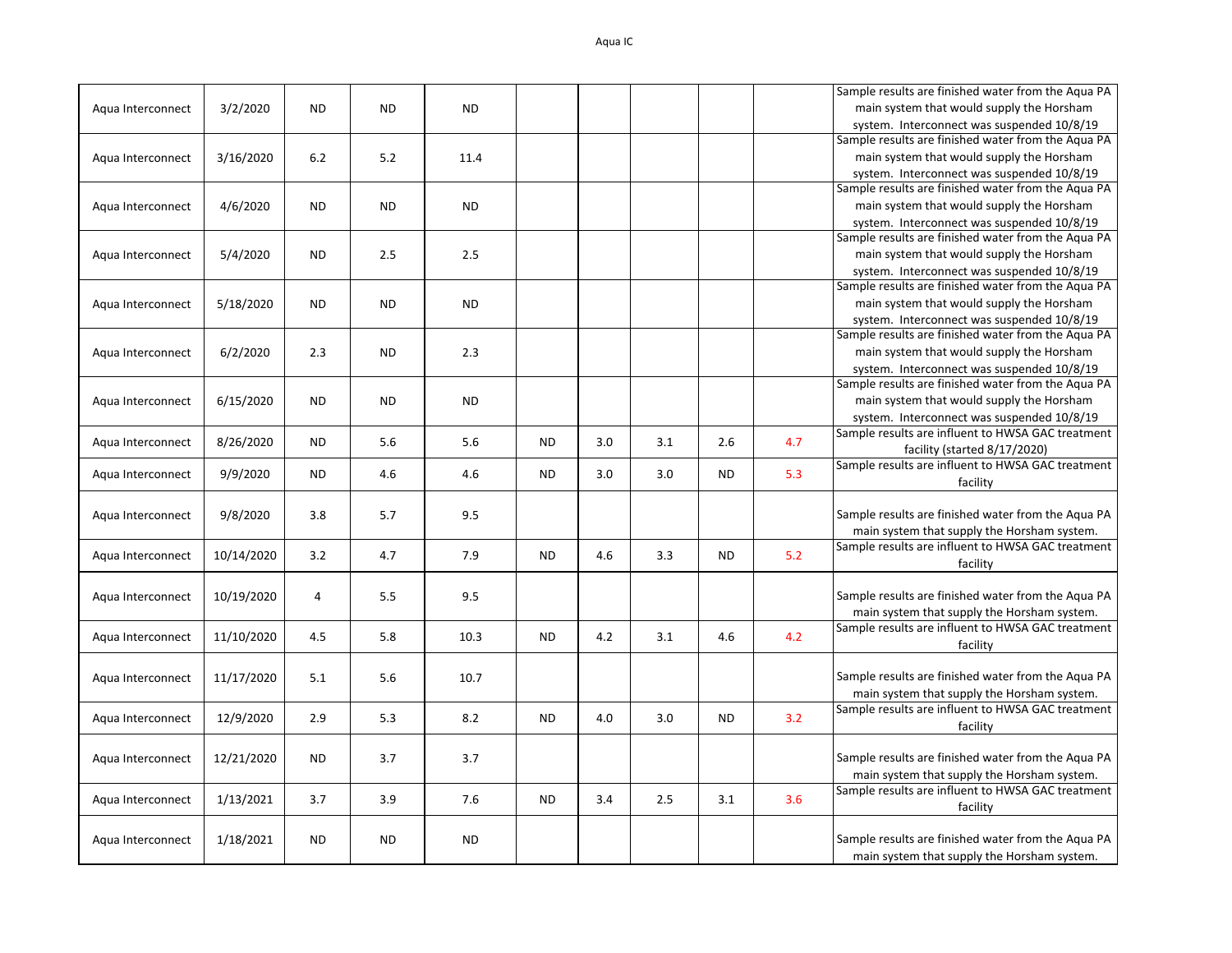| Aqua Interconnect | 2/10/2021  | 3.1       | 4.3       | 7.4       | <b>ND</b> | 2.5       | 3.3       | 3.3       | 5.2 | Sample results are influent to HWSA GAC treatment<br>facility |
|-------------------|------------|-----------|-----------|-----------|-----------|-----------|-----------|-----------|-----|---------------------------------------------------------------|
|                   |            |           |           |           |           |           |           |           |     | Sample results are finished water from the Aqua PA            |
|                   |            | <b>ND</b> |           |           |           |           |           |           |     | main system that supply the Horsham system                    |
| Aqua Interconnect | 2/16/2021  |           | <b>ND</b> | <b>ND</b> |           |           |           |           |     |                                                               |
|                   |            |           |           |           |           |           |           |           |     | (collected by Aqua PA).                                       |
| Aqua Interconnect | 3/10/2021  | 3.9       | 5         | 8.9       | <b>ND</b> | 4.2       | 3.8       | 2.6       | 4.9 | Sample results are influent to HWSA GAC treatment             |
|                   |            |           |           |           |           |           |           |           |     | facility                                                      |
|                   |            |           |           |           |           |           |           |           |     | Sample results are finished water from the Aqua PA            |
| Aqua Interconnect | 3/16/2021  | 4.3       | 4.6       | 8.9       |           |           |           |           |     | main system that supply the Horsham system                    |
|                   |            |           |           |           |           |           |           |           |     | (collected by Aqua PA).                                       |
|                   |            |           |           |           |           |           |           |           |     | Sample results are influent to HWSA GAC treatment             |
| Aqua Interconnect | 4/14/2021  | 3.4       | 4.3       | 7.7       | <b>ND</b> | 2.5       | <b>ND</b> | <b>ND</b> | 4.3 | facility                                                      |
|                   |            |           |           |           |           |           |           |           |     | Sample results are finished water from the Aqua PA            |
|                   |            |           |           |           |           |           |           |           |     |                                                               |
| Aqua Interconnect | 4/19/2021  | <b>ND</b> | 3.3       | 3.3       |           |           |           |           |     | main system that supply the Horsham system                    |
|                   |            |           |           |           |           |           |           |           |     | (collected by Agua PA).                                       |
|                   |            | 4.1       | 3.9       | 8.0       | <b>ND</b> | 3.4       | 4.4       | <b>ND</b> | 5.0 | Sample results are influent to HWSA GAC treatment             |
| Aqua Interconnect | 5/12/2021  |           |           |           |           |           |           |           |     | facility                                                      |
|                   |            |           |           |           |           |           |           |           |     | Sample results are finished water from the Aqua PA            |
| Aqua Interconnect | 5/17/2021  | <b>ND</b> | <b>ND</b> | <b>ND</b> |           |           |           |           |     | main system that supply the Horsham system                    |
|                   |            |           |           |           |           |           |           |           |     | (collected by Aqua PA).                                       |
|                   |            |           |           |           |           |           |           |           |     | Sample results are influent to HWSA GAC treatment             |
| Aqua Interconnect | 6/9/2021   | 3.3       | 4.9       | 8.2       | <b>ND</b> | 2.8       | 4.1       | <b>ND</b> | 4.2 |                                                               |
|                   |            |           |           |           |           |           |           |           |     | facility                                                      |
|                   |            |           |           |           |           |           |           |           |     | Sample results are finished water from the Aqua PA            |
| Aqua Interconnect | 6/21/2021  | 5.3       | 4.4       | 9.7       |           |           |           |           |     |                                                               |
|                   |            |           |           |           |           |           |           |           |     | main system that supply the Horsham system                    |
|                   |            |           |           |           |           |           |           |           |     | (collected by Aqua PA).                                       |
|                   |            |           |           |           |           |           |           |           |     | Sample results are influent to HWSA GAC treatment             |
| Aqua Interconnect | 7/142021   | 4.8       | 4.7       | 9.5       | 0.68J     | 3.4       | 3.5       | 2.0       | 4.7 | facility. Results are Method 537.1 analyzed by                |
|                   |            |           |           |           |           |           |           |           |     | <b>Eurofins</b>                                               |
|                   |            |           |           |           |           |           |           |           |     | Sample results are finished water from the Aqua PA            |
| Aqua Interconnect | 7/19/2021  | 4.9       | 3.6       | 8.5       |           |           |           |           |     | main system that supply the Horsham system                    |
|                   |            |           |           |           |           |           |           |           |     | (collected by Aqua PA).                                       |
|                   |            |           |           |           |           |           |           |           |     | Sample results are influent to HWSA GAC treatment             |
| Aqua Interconnect | 8/11/2021  | 4.2       | 5.6       | 9.8       | <b>ND</b> | 4.8       | 5.7       | <b>ND</b> | 6.0 | facility                                                      |
|                   |            |           |           |           |           |           |           |           |     | Sample results are finished water from the Aqua PA            |
|                   |            |           |           |           |           |           |           |           |     |                                                               |
| Aqua Interconnect | 8/16/2021  | <b>ND</b> | <b>ND</b> | <b>ND</b> |           |           |           |           |     | main system that supply the Horsham system                    |
|                   |            |           |           |           |           |           |           |           |     | (collected by Aqua PA).                                       |
| Aqua Interconnect | 9/8/2021   | 8.4       | 5.8       | 14.2      | <b>ND</b> | 3.1       | 5.3       | 3.0       | 4.9 | Sample results are influent to HWSA GAC treatment             |
|                   |            |           |           |           |           |           |           |           |     | facility                                                      |
|                   |            | 5.9       | 5.8       | 11.7      | <b>ND</b> | 2.6       | 4.0       | <b>ND</b> | 4.0 | Sample results are influent to HWSA GAC treatment             |
| Aqua Interconnect | 10/13/2021 |           |           |           |           |           |           |           |     | facility                                                      |
|                   |            |           |           |           |           |           |           |           |     | Sample results are finished water from the Aqua PA            |
| Aqua Interconnect | 10/18/2021 | 6.7       | 6.2       | 12.9      |           |           |           |           |     | main system that supply the Horsham system                    |
|                   |            |           |           |           |           |           |           |           |     | (collected by Aqua PA).                                       |
|                   |            |           |           |           |           |           |           |           |     | Sample results are influent to HWSA GAC treatment             |
| Aqua Interconnect | 11/10/2021 | 3.8       | 3.1       | 6.9       | <b>ND</b> | <b>ND</b> | 3.8       | <b>ND</b> | 4.2 |                                                               |
|                   |            |           |           |           |           |           |           |           |     | facility (collected by HWSA)                                  |